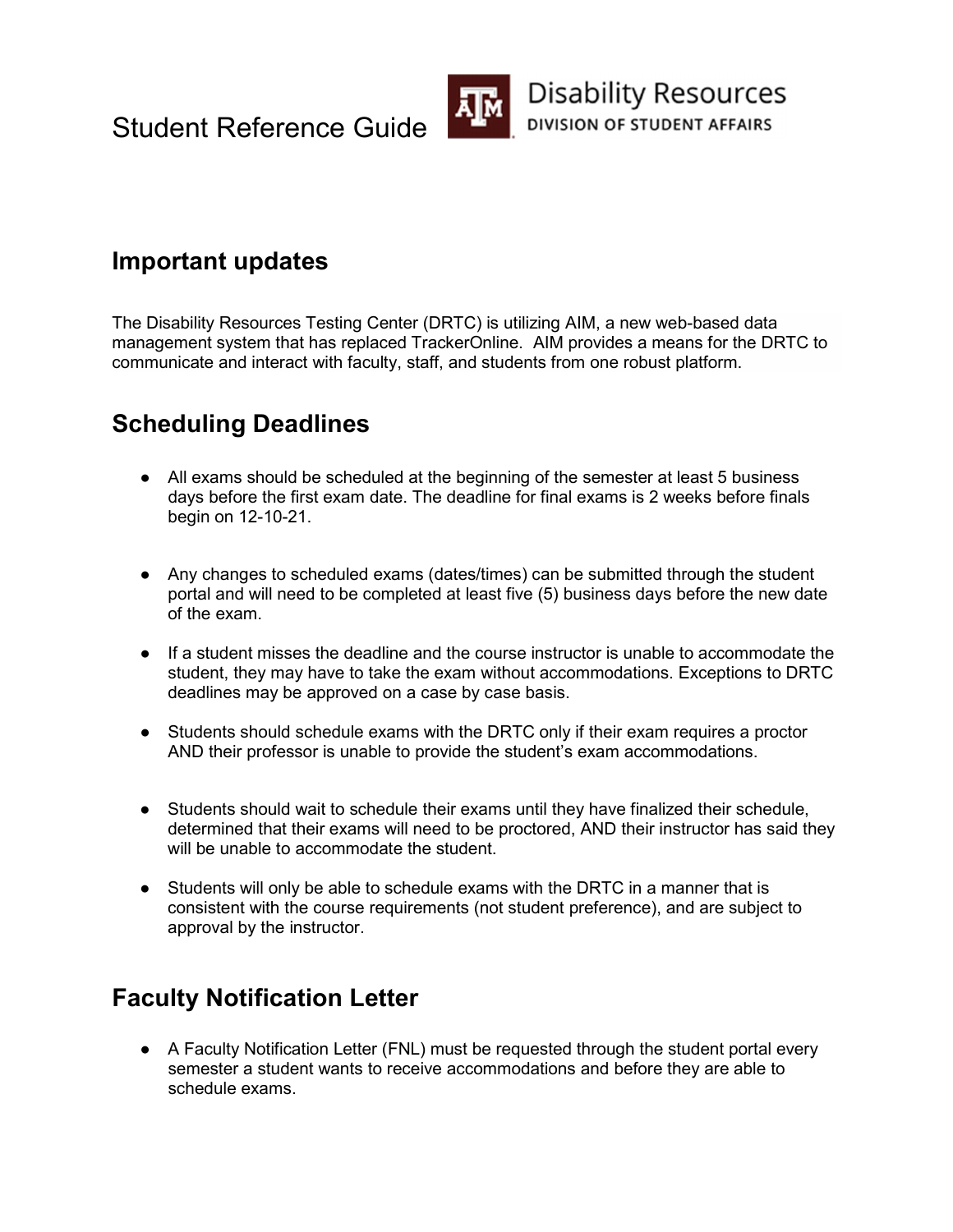



- ● Faculty will complete the Testing Agreement that is included within the FNL email they receive.
- ● After both of these steps are completed, the DRTC will be able to approve the exam request.
- ● To Request a FNL:
	- Click My Dashboard from the homepage
	- On the overview page of My Dashboard select all classes you wish to send letters for by checking the boxes
	- Click Step 2 Continue to Customize Your Accommodations.
	- Ensure all accommodations you want to use for the specific class are selected
	- Click Submit Your Accommodation Request.
	- To confirm that your letters have been sent, go back to your Homepage
	- Next to each class you will see Requested which confirms your accommodation letters have been sent to faculty.
	- You will also receive a confirmation email for request.

## Exam Scheduling

- Exam requests must be submitted in advance with at least 5 business days for exams and approximately 2 weeks for finals.
- 1. Login to the AIM student portal with your NetID and password
- 2. Under My Accommodations, select Accessible Testing
- 3. Select Class from the list
	- $\circ$  If you do not see your course(s) listed, check back at a later date. It can take up to 48 hours for your courses to show up after registering with the DRTC.
- 4. Click on Schedule An Exam
- 5. Complete the Exam Detail information
	- Choose Request Type (Exam, Final, or Quiz)
	- Enter the Date the class is taking the exam using the format MM/DD/YYYY
	- The Time section has two drop down boxes, select one for the hour and one for the minute.
	- ○ Under Services Requested, carefully select the accommodations you will need for this exam
	- Under Required Technology, make selections that apply to all students in the class
	- Under Additional Note, add any message you wish to convey to the testing staff, such as open book, open note (set by faculty), etc.
	- When you have completed the Exam Details, click Add Exam Request
- 6. To double-check the exam details, go to My Accommodations then Accessible Testing
	- If the Status is Processing, it has not been approved yet.
	- If the Status is Approved, the DRTC reviewed your request and approved it.
- 7. When attempting to schedule an exam request that is not within the scheduling deadline, the system automatically prompts the student to complete a late exam request.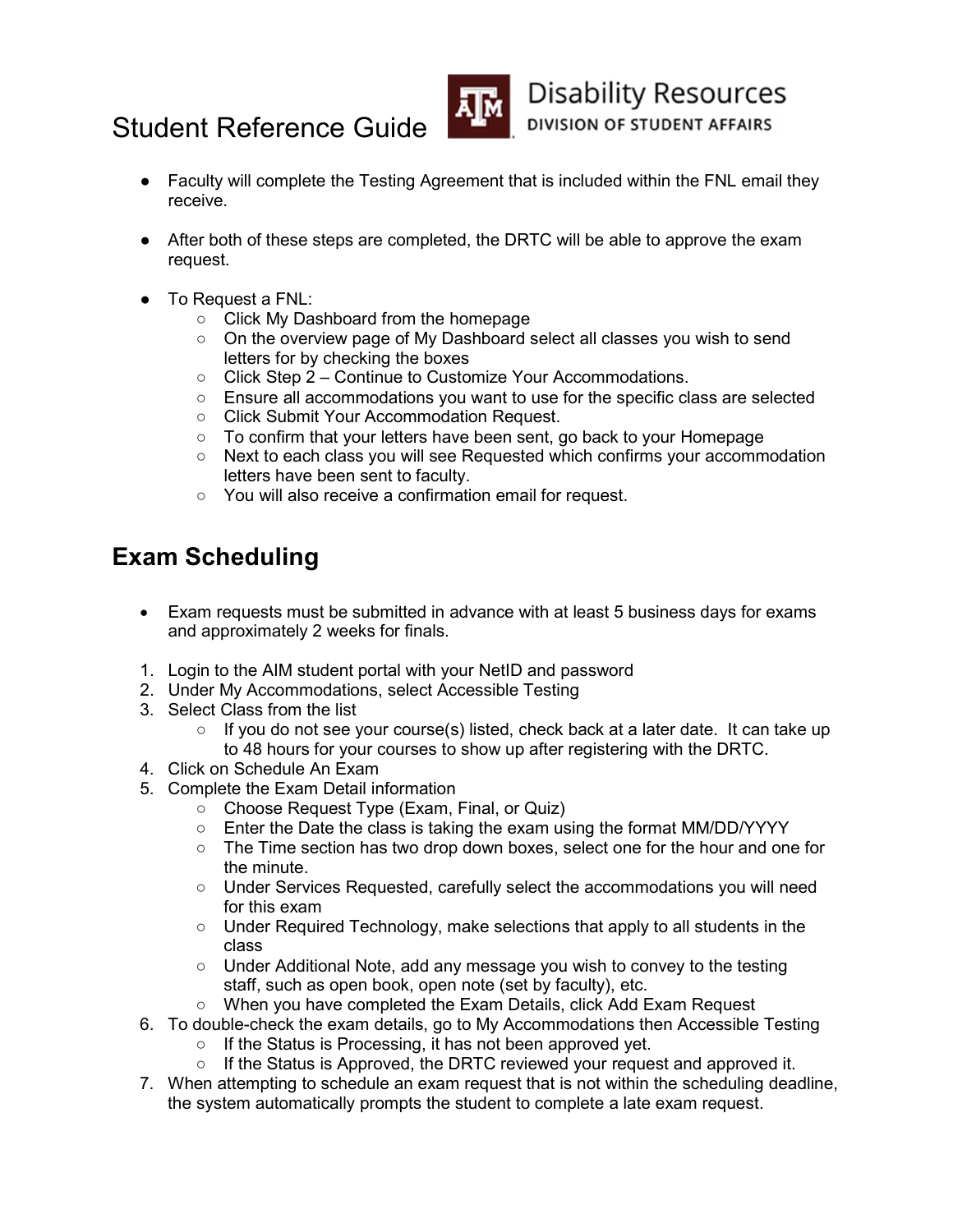



○ A reason must be submitted before the late request can be submitted.

# Modifying an Exam Request

- ● A student is able to reschedule or cancel an exam request only if the request has already been approved.
- ● Modifications must be made in advance with at least 5 business day notice for exams and approximately 2 weeks notice for finals.
- ● Whenever a student modifies an exam request, the status of that exam request is changed to Pending and will need to be approved by a DRTC staff member.
- ● To Modify an Exam Request:
	- Navigate to Accessible Testing under My Accommodations on the left side of the screen. All upcoming exam requests will be shown at the top of the page
	- Locate the test you want to make changes to and select Modify Request
	- If you choose to modify your test request, it will bring you back to the exam request page where you can adjust any or all of the original options.
	- Once all changes have been made press Update Exam Request. You will be able to view the changes on the main Accessible Testing page.

### Cancelling an Exam Request

- ● To cancel an exam request:
	- Navigate to Accessible Testing under My Accommodations on the left side of the screen
	- All upcoming exam requests will be shown at the top of the page
	- You will be presented with an important notice to read ○ Locate the test you want to make changes to and select Cancel Request
	- Click confirm cancellation

## Make Up Exam Scheduling

- ● Students are responsible for scheduling make up exams according to the instructor's make up policy and the TAMU Student Rules http://student-rules.tamu.edu/rule07.
- ● The process to schedule a make up exam follows the same process as scheduling a regular exam and includes the following steps:
	- Under My Accommodations, select Accessible Testing
	- Beside Select Class, click on the down arrow and choose the correct course